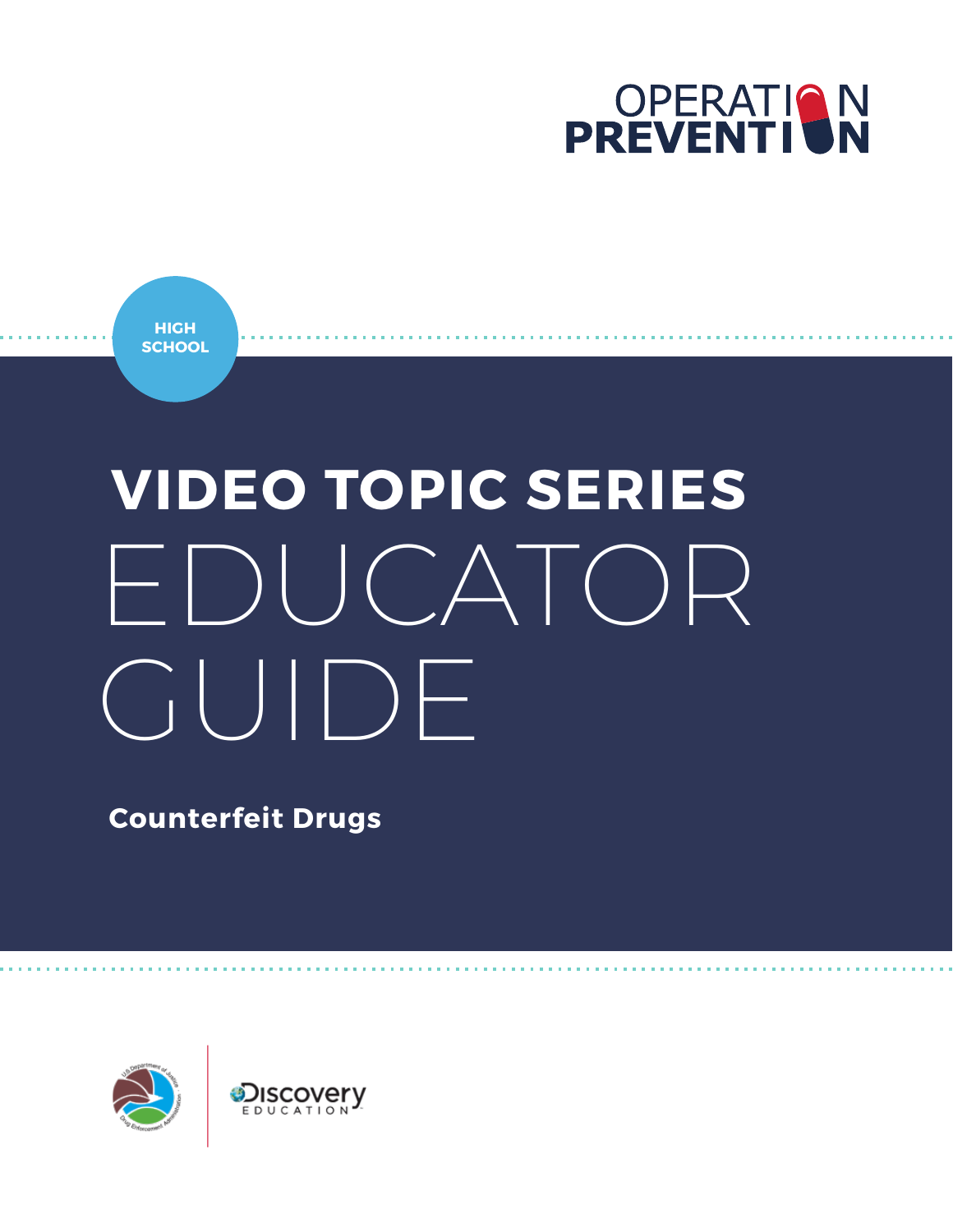### **INTRODUCTION TO COUNTERFEIT DRUGS VIDEO TOPIC SERIES**

Counterfeit pills often contain fentanyl and are more lethal than ever before. DEA officials report a dramatic rise in the number of counterfeit pills containing at least 2 mg of fentanyl, which is considered a deadly dose. Drug traffickers are using fake pills to exploit the opioid epidemic and prescription drug misuse. The Centers for Disease Control and Prevention reports more than 100,000 drug overdose deaths in the United States in the most recent 12-month reporting period, the most ever recorded. Fentanyl, the synthetic opioid most commonly found in counterfeit pills, is the primary driver in this alarming increase in overdose deaths.

To address this complex problem, federal agencies are working to inform parents, teens, and educators about the dangers of counterfeit pills. This video topic series was created to give educators ideas and strategies for presenting the content and engaging students about the dangers of counterfeit drugs. It provides detailed plans for educators to be prepared to engage, explain, discuss, and effectively facilitate the activities.

For more information on counterfeit drugs, please visit: [One Pill Can Kill](https://admin.dea.gov/onepill)

## **ACTIVITIES**

The activities that accompany each video are designed for grades 9–12 with a primary focus on Health and English Language Arts courses. While each video and activity can be completed independent of the others in the collection, they all address unique topics and have the ability to build upon one another. Each activity has an expected duration of about 45-60 minutes and includes an overview, learning objectives, materials, procedure, and capture sheets. Each activity pairs with a video to continue conversations into

the classroom with standards-aligned outcomes that promote collaboration, content-specific language, and evidenced-based literacy strategies. Modifications can be made to the activities based on your learning environment. For example, all handouts can be shared virtually or even recreated by students at home. If in-person or online discussions are not possible, activities that include brainstorming, discussions, or group work can also be completed using a shared virtual document.

#### **Extension**

To extend the conversation and learning, consider facilitating the digital lesson bundle titled Counterfeit Drugs: Creating a Community Awareness Campaign. In this three-day lesson, students review information from the video topic series and work collaboratively to create a community awareness campaign about the dangers of counterfeit drugs.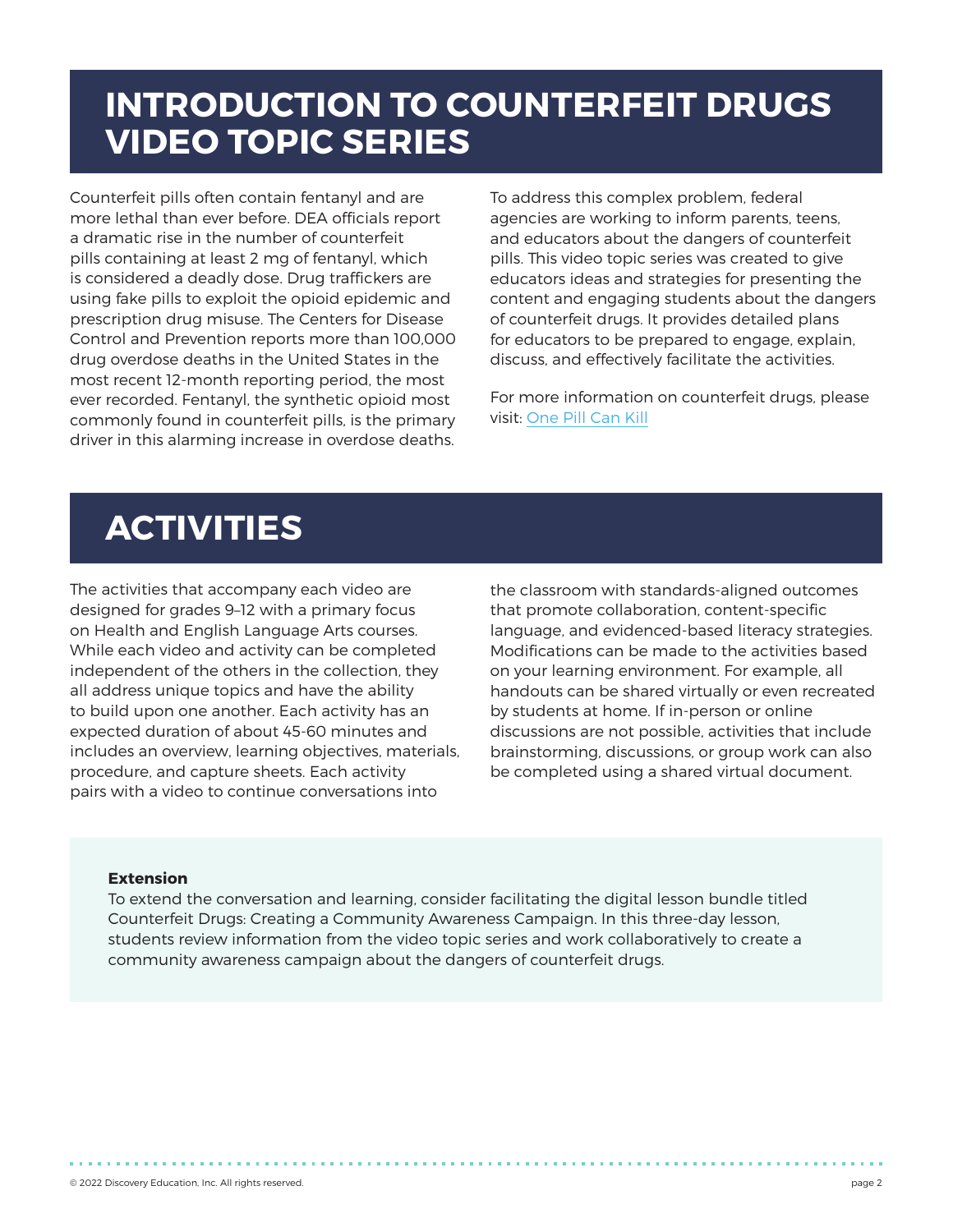## **BEFORE YOU START**

It is essential to create a safe and comfortable classroom atmosphere for students to engage in the content of the Counterfeit Drug sessions. It is suggested that the instructor set up classroom norms/rules such as:

- O We value participation by everyone.
- O We are open to hearing opinions that may be different from ours.
- O We will respect what others have to share and allow them to share it without judgement.
- O What we share will be kept confidential. We will not use names when sharing stories.

Discuss these norms with your students prior to beginning the activities and explain that the purpose is to have a safe place where everyone can feel comfortable sharing and learning.

*At different points in the lesson, students may be tempted to share personal information about opioid misuse by themselves or others. As always, be sure to follow school or district policies about the sharing of personal information about minors.*

All of the activities invite students to discuss either firsthand accounts, data, or new stories that help center the counterfeit drug epidemic. A helpful tool to use for one or all of the activities is the Analyzing Perspectives chart included in this guide. This chart can be used to help students consider the perspectives of others, build empathy, and dig deeper into ideas shared during the lesson.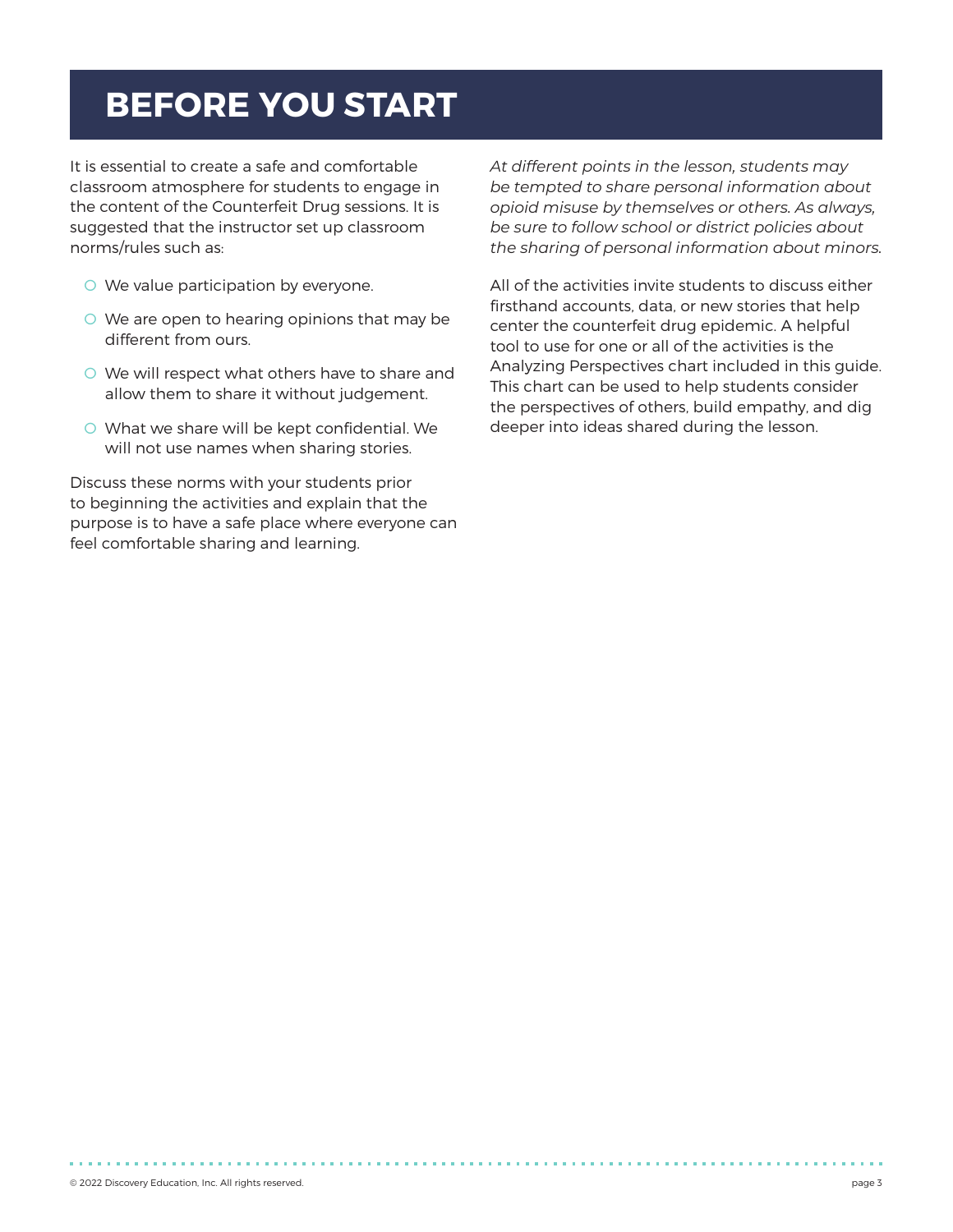# **ANALYZING PERSPECTIVES CHART**

| <b>NOTICE</b>           | Look closely at the work. What do you notice? Create<br>a list of observations and things that come to mind.                                                  |
|-------------------------|---------------------------------------------------------------------------------------------------------------------------------------------------------------|
| <b>CHOOSE A</b><br>LENS | How do you view the work? Consider your:<br>o Identity<br>$\circ$ Family<br>o Background<br>$\circ$ Culture<br>o Community                                    |
| <b>QUESTION</b>         | Consider questions you could ask to broaden your<br>perspective.<br>o What did I miss?<br>o Whose perspective is missing?<br>o What else do you want to know? |
| <b>REFLECT</b>          | Look at the source again. Do you have new<br>observations? Do themes and new topics come<br>through?                                                          |

 $\label{eq:reduced} \mathbf{u}^{\top} \mathbf{u}^{\top} = \mathbf{u}^{\top} \mathbf{u}^{\top} \mathbf{u}^{\top} = \mathbf{u}^{\top} \mathbf{u}^{\top} \mathbf{u}^{\top} = \mathbf{u}^{\top} \mathbf{u}^{\top}$ 

. . . . . . . . . . . . . . . .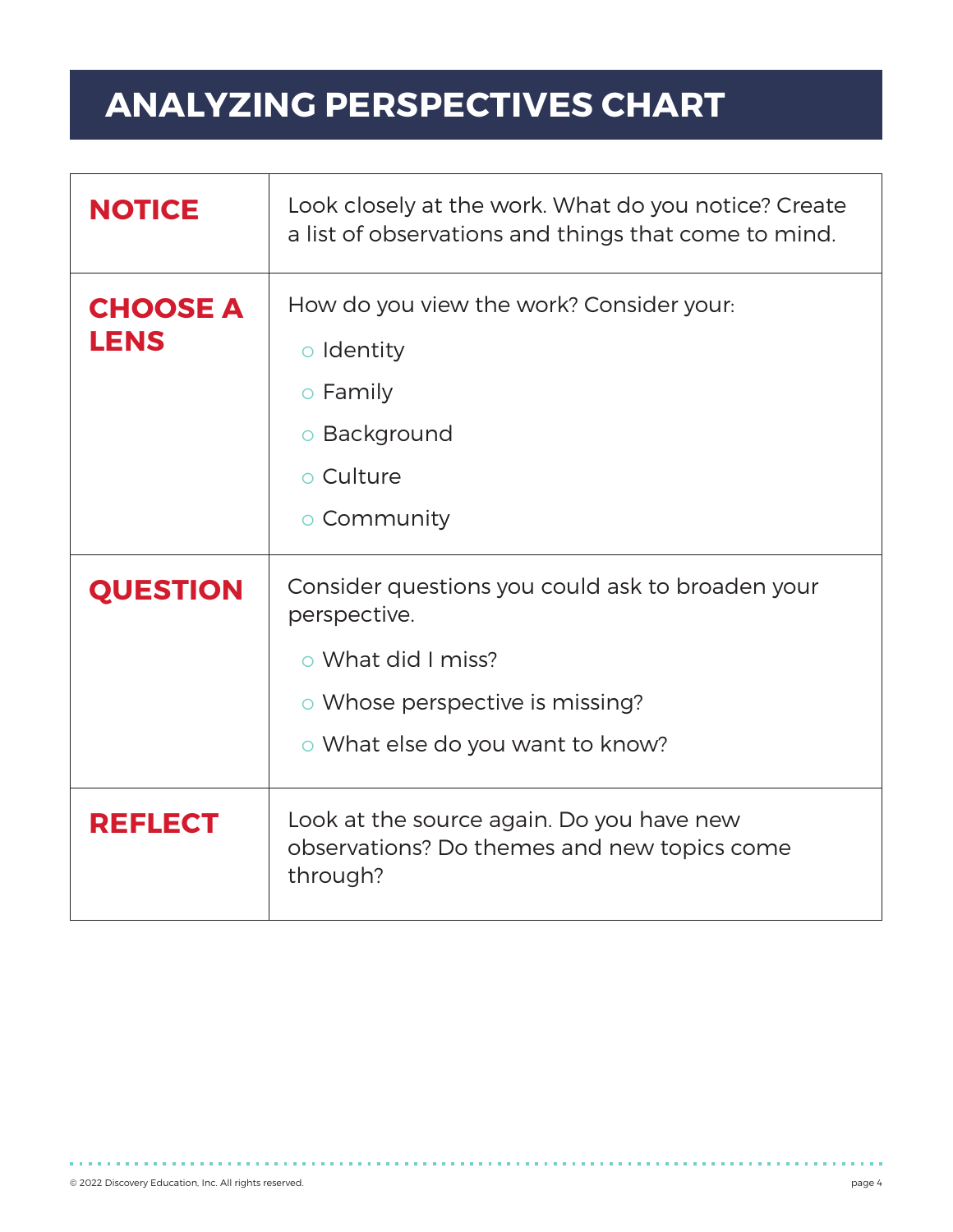### **TOPIC 1:** IDENTIFYING COUNTERFEITS

#### **Overview**

In episode one of the counterfeit drugs video topic series, students will be introduced to the growing epidemic of counterfeit drugs and the negative impacts they have on communities. After watching the video, students will begin exploring the topic of counterfeit drugs with a slideshow poll where they will be asked to activate their prior knowledge of the topic by comparing photos of real and fake pills and choose which is the counterfeit. Next, students will work collaboratively to analyze information related to counterfeit drugs. Finally, students will work in their jigsaw groups to design and create a social media story public service announcement using paper templates that will inform other teens about the dangers of counterfeit pills.

#### **Key Outcomes**

O Discover that illicitly manufactured drugs can be nearly unrecognizable from prescribed drugs.

- O Make connections between the sale of counterfeit pills and deadly consequences for unsuspecting teens.
- O Create a fictional PSA social media story that will inform teens about the dangers of counterfeit pills.

#### **Reflection Questions**

- O What makes a drug counterfeit?
- O What are the dangers of taking counterfeit drugs?
- O How are counterfeit drugs being marketed and sold?
- O What are effective ways to increase awareness about counterfeit drugs to teens and young people?

## **TOPIC 2:** EFFECTS ON OUR BRAIN AND BODY

#### **Overview**

In the second episode, students meet Dr. Nora Volkow, the director for the National Institute for Drug Abuse. Building on the video, students explore the negative impact that counterfeit drugs have on the teenage brain and body. Following an engage, investigate, and apply format, students use multiple sources of information to build their background knowledge. Students then create and share diagrams to demonstrate their understanding of how counterfeit drugs negatively impact the brain and body.

#### **Key Outcomes**

- O Discover the negative impact that illegal drugs found in counterfeit pills have on the body.
- O Model how drugs disrupt neurological reward and pain pathways.

O Create a life-size infographic poster showing how and where counterfeit pills can have a lifethreatening impact on the body and mind.

#### **Reflection Questions**

- O Why is fentanyl used in the legal manufacture of pharmaceuticals?
- O What makes fentanyl so dangerous in counterfeit pills?
- O How does fentanyl change the way the brain works?
- O What are the effects of fentanyl on the rest of the body?